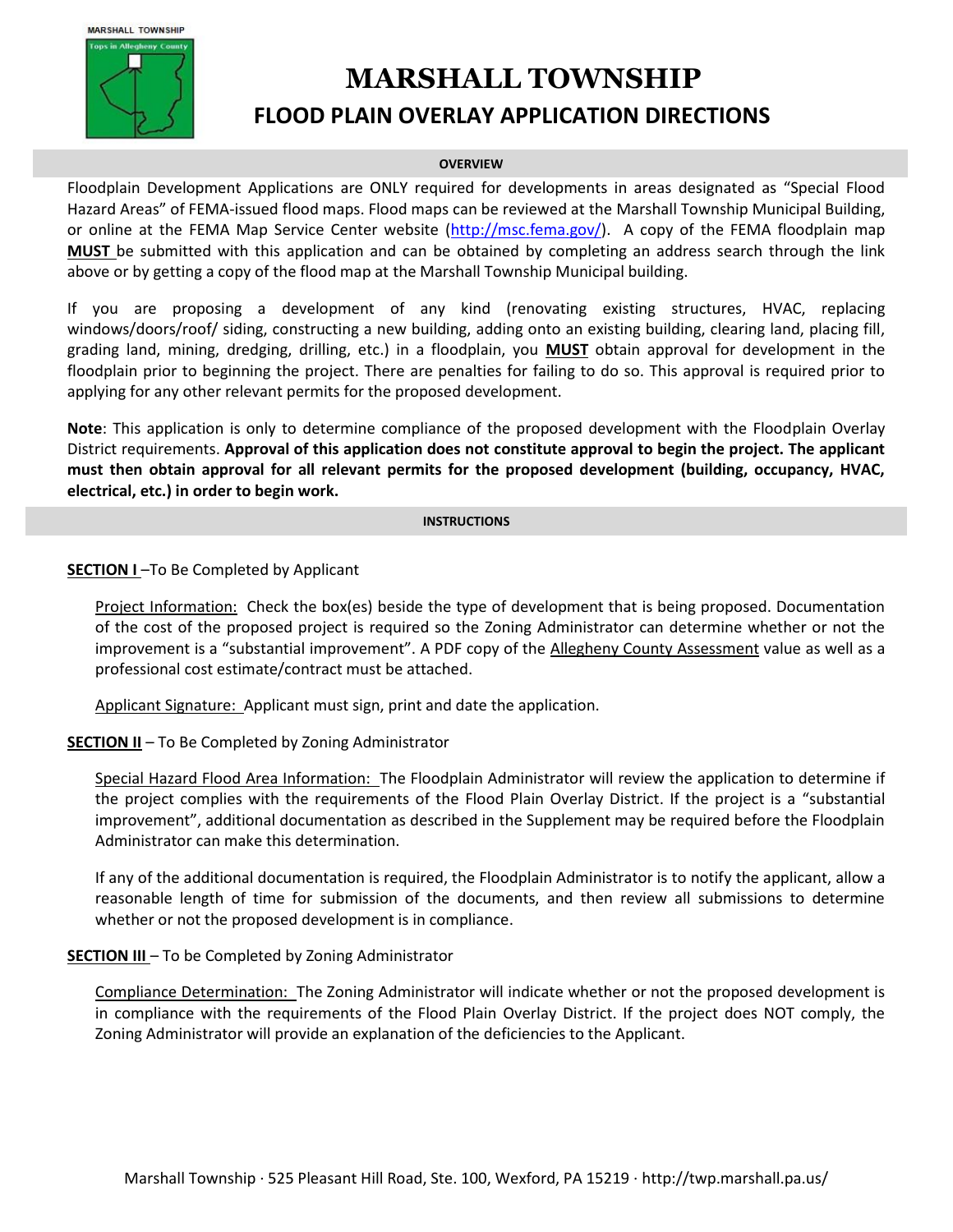| <b>MARSHALL TOWNSHIP</b>        |
|---------------------------------|
| <b>Tops in Allegheny County</b> |
|                                 |
|                                 |
|                                 |
|                                 |
|                                 |
|                                 |

# **FLOOD PLAIN OVERLAY DEVELOPMENT APPLICATION**

### **SECTION I (TO BE COMPLETED BY APPLICANT)**

**A. PROJECT INFORMATION A. PROJECT INFORMATION**

**2. SITE INFORMATION**

**1. APPLICATION TYPE:**  $\Box$  New application  $\Box$  Amendment/Addition to existing application

Development Address: \_\_\_\_\_\_\_\_\_\_\_\_\_\_\_\_\_\_\_\_\_\_\_\_\_\_\_\_\_\_\_\_\_\_\_\_\_\_\_\_\_\_\_\_\_\_\_\_\_\_\_\_\_\_\_\_\_\_\_\_\_\_\_\_\_\_\_\_\_\_\_\_\_\_\_\_

Parcel ID(s)/Lot-and-Block Number(s): \_\_\_\_\_\_\_\_\_\_\_\_\_\_\_\_\_\_\_\_\_\_\_\_\_\_\_\_\_\_\_\_\_\_\_\_\_\_\_\_\_\_\_\_\_\_\_\_\_\_\_\_\_\_\_\_\_\_\_\_\_\_\_

Describe the proposed development in detail (include changes to use, new construction, renovations, accessory structures and uses, etc,; if development is only in a portion of the building identify which areas):

### **3. DEVELOPMENT (Please check all that apply)**

| Type of Use:                                                                                                                                                                                                                         | Type of Activity:                                                                                                                                                                                                                                                                                               |
|--------------------------------------------------------------------------------------------------------------------------------------------------------------------------------------------------------------------------------------|-----------------------------------------------------------------------------------------------------------------------------------------------------------------------------------------------------------------------------------------------------------------------------------------------------------------|
| $\Box$ Residential (Single-Family)<br>$\Box$ Residential (Multi-Family)<br>$\Box$ Manufactured (mobile) Home<br>Non-Residential<br>Elevated<br>Flood proofed<br><b>Accessory Structure</b><br>Other<br>Other Development Activities: | Alteration of Existing Structure (Interior)<br>Alteration of Existing Structure (Exterior)<br>Addition to Existing Structure<br><b>Relocation of Existing Structure</b><br>New Structure (Primary)<br>New Structure (Accessory)<br>Demolition of Existing Structure<br><b>Replacement of Existing Structure</b> |
| $\Box$ Excavation Only<br>$\Box$ Placement of Fill Material<br>$\Box$ Grading<br>$\Box$ Mining<br>$\Box$ Drilling<br>$\Box$ Sign<br>$\Box$ Other Development                                                                         | $\Box$ Clearing<br>Drainage improvement (incl. culvert work)<br>Individual water or sewer system<br>Roadway or bridge construction<br>$\Box$ Storage of Equipment and materials<br>Electrical                                                                                                                   |

Floodplain Application **1** of **3**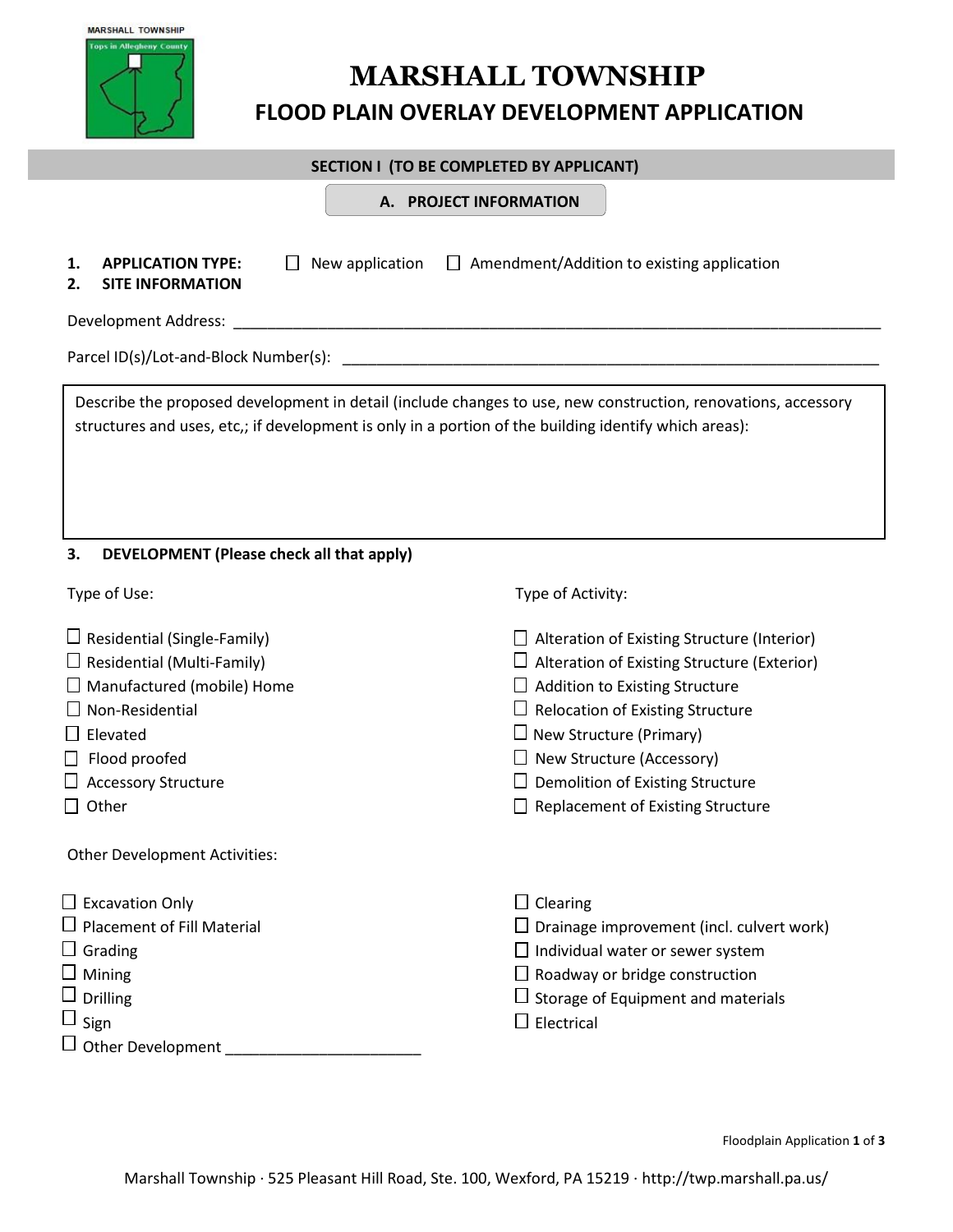### **4. COST OF DEVELOPMENT: (Please check applicable source and attach copy of document)**

| Allegheny County Assessment (Structure only) $\Box$ Contract with licensed contractor<br>Certified Appraisal (structure value only) $\Box$ Professional Construction Estimate | <b>B. CONTACT INFORMATION</b>                                                                                     |  |
|-------------------------------------------------------------------------------------------------------------------------------------------------------------------------------|-------------------------------------------------------------------------------------------------------------------|--|
|                                                                                                                                                                               |                                                                                                                   |  |
|                                                                                                                                                                               |                                                                                                                   |  |
|                                                                                                                                                                               |                                                                                                                   |  |
| Is the Owner also the Applicant? $\Box$ Yes<br>No<br>$\Box$                                                                                                                   |                                                                                                                   |  |
| If No, complete applicant info below:                                                                                                                                         |                                                                                                                   |  |
|                                                                                                                                                                               |                                                                                                                   |  |
|                                                                                                                                                                               |                                                                                                                   |  |
|                                                                                                                                                                               |                                                                                                                   |  |
|                                                                                                                                                                               | My signature (below) certifies that all information provided as part of this application is correct and that I am |  |
| authorized by the legal property owner to make this application.                                                                                                              |                                                                                                                   |  |
|                                                                                                                                                                               | Date: ________________                                                                                            |  |
|                                                                                                                                                                               |                                                                                                                   |  |

**C. ADDITIONAL DOCUMENTS AS REQUIRED BY CODE**

**For any project with new development (including accessory structures) or with improvement exceeding 50% of the structure(s) pre-improvement market value, a site plan is required with the following information:**

- **A plan of the entire site, clearly and legibly drawn at a standard architect's or engineer's scale (being a scale of one (1) inch equal to one hundred (100) feet or less), showing the following:** 
	- o **North arrow, scale, and date;**
	- o **Topographic contour lines;**
	- o **The location of all existing and proposed buildings, structures, and other improvements';**
	- o **Subdivision;**
	- o **The location of all existing streets, drives, and other access ways; and**
	- o **The location of any existing bodies of water or watercourses and Special Flood Hazard areas as delineated by current FEMA Flood Insurance Rate Maps, including the floodway, if available.**

**NOTE: FOR ALL PROJECTS THAT ARE CONSIDERED A "SIGNIFICANT DEVELOPMENT", THE FLOODPLAIN ADMINISTRATOR WILL REQUIRE ADDITIONAL DOCUMENTATION BASED ON THE LOCATION AND SCOPE OF WORK TO DETERMINE COMPLIANCE WITH THE FLOODPLAIN REGULATIONS.**

Floodplain Application **2** of **3**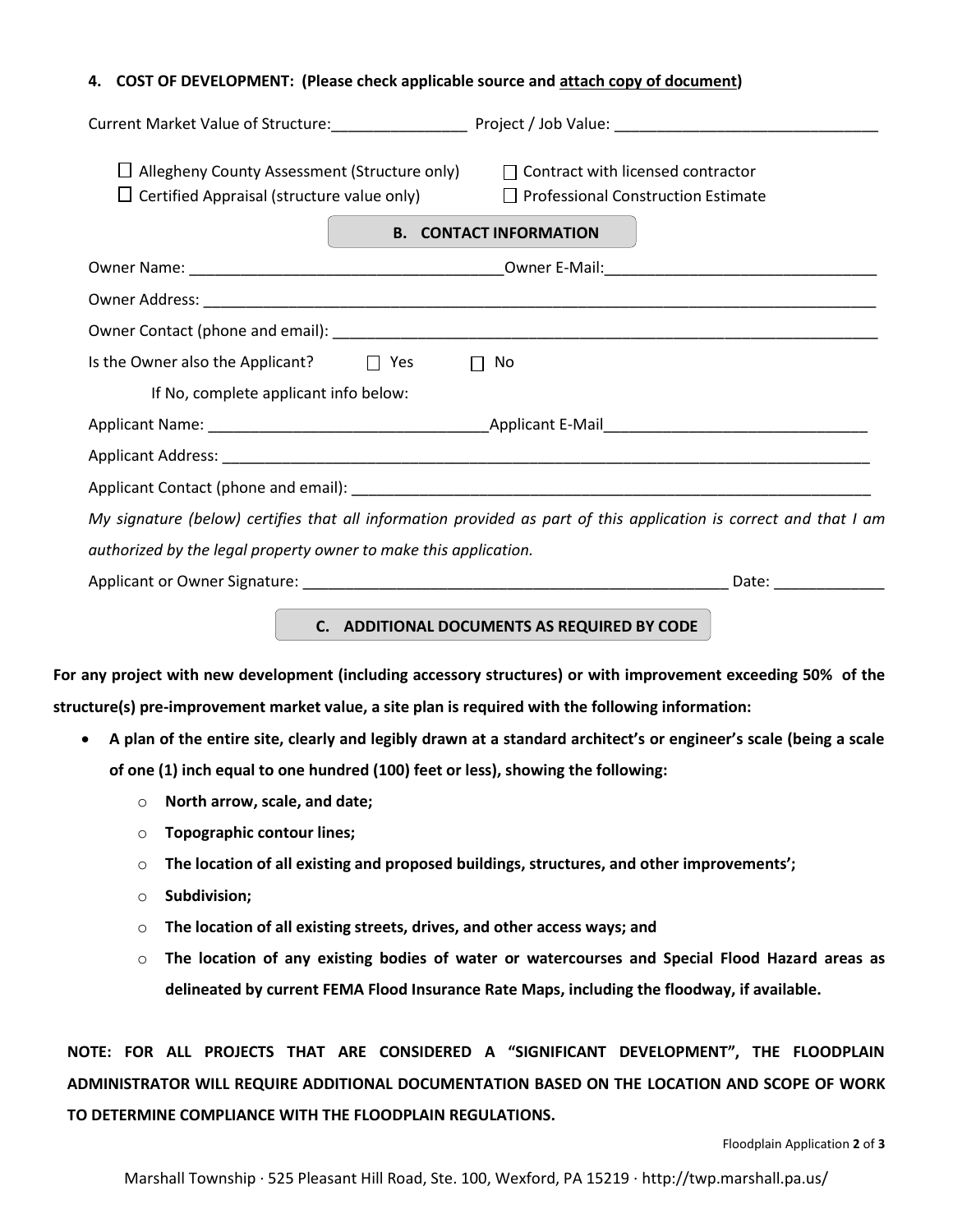### **SECTION II (TO BE COMPLETED BY FLOODPLAIN ADMINISTRATOR)**

**ECTION II (TO BE COMPLETED BY FLOODPLAIN ADMINISTRATOR) D. SPECIAL HAZARD FLOOD AREA INFORMATION**

- 1. The proposed development is located on FIRM map panel (number and suffix):
- 2. The date on the FIRM is:
- 3. Base flood elevation at the site: <br>
North American Vertical Datum of 1988 (NAVD 88).
- 4. Source of the base flood elevation (BFE):
	- $\Box$  Flood Insurance Study Profile #
	- □ Other sources of the BFE (If Flood Zone A): \_\_\_\_\_\_\_\_\_\_\_\_\_\_\_\_\_\_\_\_\_\_\_\_\_\_\_\_\_\_\_\_\_\_

5. Proposed lowest floor elevation (including utilities): \_\_\_\_\_\_\_\_\_\_\_\_\_\_\_\_\_\_\_\_\_\_\_ North American Vertical Datum of 1988 (NAVD 88). (This elevation must be greater than the BFE. For non-residential structures, floodproofing may be used for protection. See ordinance for details).

- 6. The parcel of the development is located in Flood Zone (check all that apply):
	- None, *compliance with Flood Plain Overlay standards is not required, skip to Section III*.
	- Parcel is in SFHA, but development is not, *compliance with Flood Plain Overlay standards is not required, skip to Section III.*
	- A, *proceed to #7*
	- AE, *proceed to #7*
	- AE/Floodway, *a No Rise Certificate is necessary before proceeding to #7*
- 7. Does the proposed development constitute Substantial Improvement / Substantial Damage repair?
	- $\Box$  No, compliance with Flood Plain Overlay standards is not required, skip to Section III.
	- YES, *the project must comply with Flood Plain Overlay standards*.
- 8. Other:

### **SECTION III (TO BE COMPLETED BY FLOODPLAIN ADMINISTRATOR)**

### **A. COMPLIANCE DETERMINATION**

- This project **IS** in compliance with the Flood Plain Overlay District requirements, subject to any conditions attached to and made part of this application.
- $\Box$  This project **IS NOT** compliance with the Flood Plain Overlay District requirements. No permits shall be issued until the project comes into compliance.

Floodplain Administrator (signature) (Printed Name) (Date)

*The Applicant is reminded that this document is a determination of compliance with the Flood Plain Overlay District design requirements only. All construction permits, inspections, and submission of final documents must be completed and approved before a Certificate of Occupancy will be issued, and before the development can be occupied or used.*

Floodplain Application **3** of **3**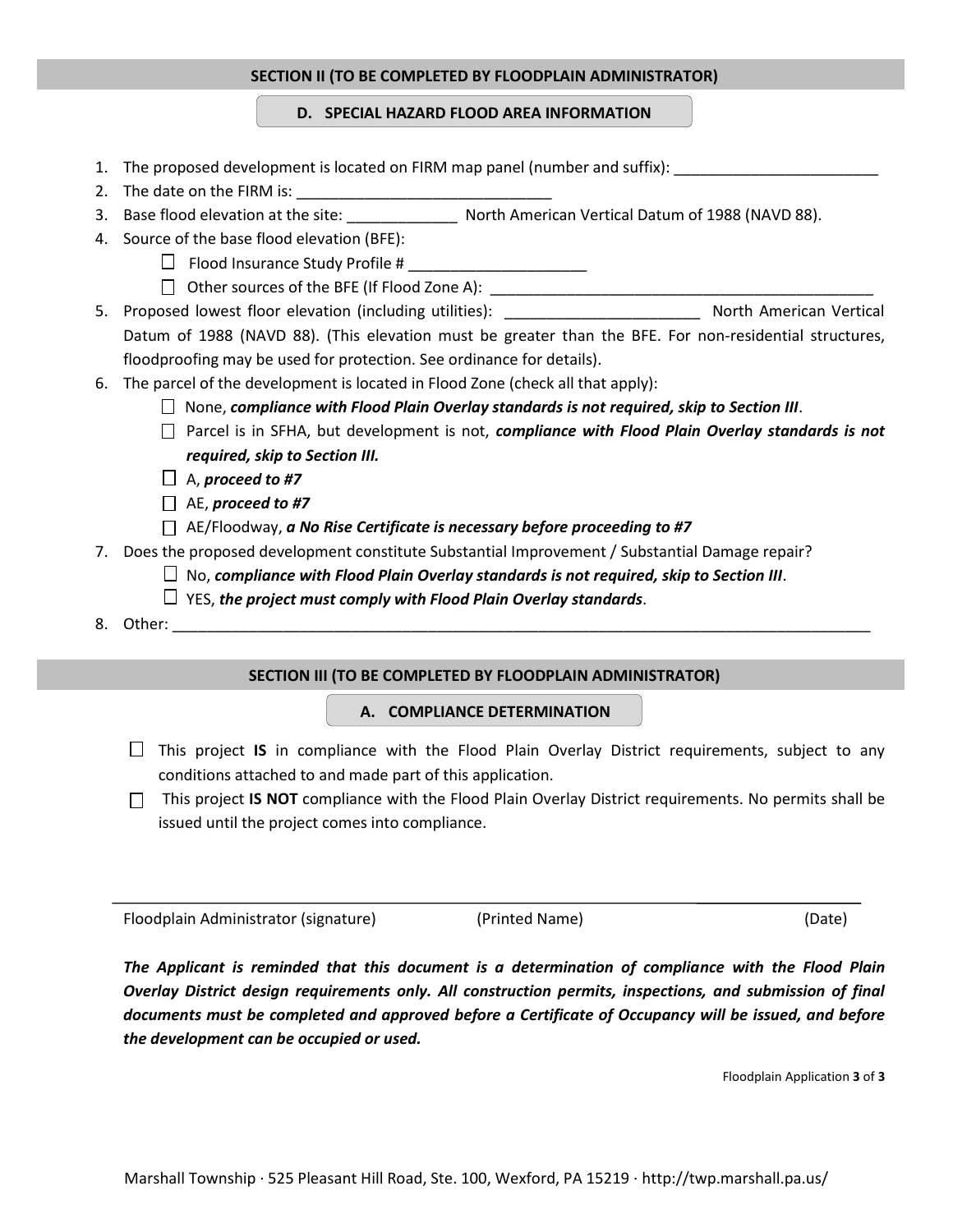# **MARSHALL TOWNSHIP FLOOD PLAIN OVERLAY FAQS**

### **WHAT IS THE FLOOD PLAIN OVERLAY?**

Marshall Township participates in the National Flood Insurance Program (NFIP), a federal program through the Federal Emergency Management Agency (FEMA). Through the NFIP, the Township agrees to manage development in the floodway and flood plain, which is any land area susceptible to being inundated by floodwaters.

Both the Township and residents benefit from this participation. The primary benefit for residents is the ability to purchase flood insurance, which most homeowner and renter insurance policies do not cover. To maintain these benefits, the Township must adopt and enforce flood plain management regulations that meet state and federal standards.

### **WHERE ARE THE FLOOD PLAIN REGULATIONS?**

The NFIP requires municipalities participating in the program to adopt flood plain regulations that meet state and federal standards. In Marshall Township, these regulations are located in the Zoning Code, in Chapter 83 "Floodplain Management" of the Municipal Code: [https://www.municode.com/library/pa/marshall\\_tow](https://www.municode.com/library/pa/marshall_township_(allegheny_county)/codes/code_of_ordinances?nodeId=PTIIGELE_CH83FLMA) nship (allegheny county)/codes/code of ordinances [?nodeId=PTIIGELE\\_CH83FLMA](https://www.municode.com/library/pa/marshall_township_(allegheny_county)/codes/code_of_ordinances?nodeId=PTIIGELE_CH83FLMA)

### **HOW DO I DETERMINE WHETHER MY PROPERTY IS IN THE FLOOD PLAIN OR FLOODWAY?**

FEMA has maps online and may be searched by address. The Township has maps at the Municipal building that are available for viewing. FEMA's map is available at<http://fema.maps.arcgis.com/> by clicking "Flooding" and then "FEMA's National Flood Hazard Layer (Official).' Then, enter the address in the search box. Please note that areas marked as "A, AE, or AE Floodway" are subject to the regulations of the Flood Plain Overlay.

### **FREQUENTLY USED TERMS**

The **Special Flood Hazard Area (SFHA)** is the land in the floodway and flood plain at high risk for flooding. They are indicated on Flood Insurance Rate Maps (FIRMs) as "A, AE, or AE Floodway" and are subject to the regulations of the Marshall Township Flood Plain Overlay.

The **flood plain** is the land which is subject to flooding from an adjacent water course or any area subject to unusual or rapid accumulation of surface waters from any source.

The **floodway** consists of the actual waterway along with any adjacent lands that must be reserved in order to discharge the 1% annual flood without increasing the water surface elevation more than one foot.

**Base flood elevation** is the projected height of the water in the 1% chance annual flood.

A **Flood Insurance Rate Map (FIRM)** is created by the NFIP and generally shows a community's base flood elevations, flood zones and floodplain boundaries.

## **MY PROPERTY IS LOCATED IN THE FLOOD PLAIN OR FLOODWAY. WHAT DOES THIS MEAN TO ME?**

FEMA has determined that properties mapped as Special Flood Hazard Area (SFHA), which are marked as "A, AE, or AE Floodway" FEMA maps, have a 1% annual chance of flooding. (Please note that FEMA also maps the 0.2% annual chance of flooding, but this is not regulated by the Pittsburgh Flood Plain Overlay.) For property owners in the existing and newly mapped SFHA areas, insurers may require flood insurance and different building and development standards will apply. No building or site changes will be required to existing development sites with valid certificates of occupancy, so long as no changes or alterations are made.